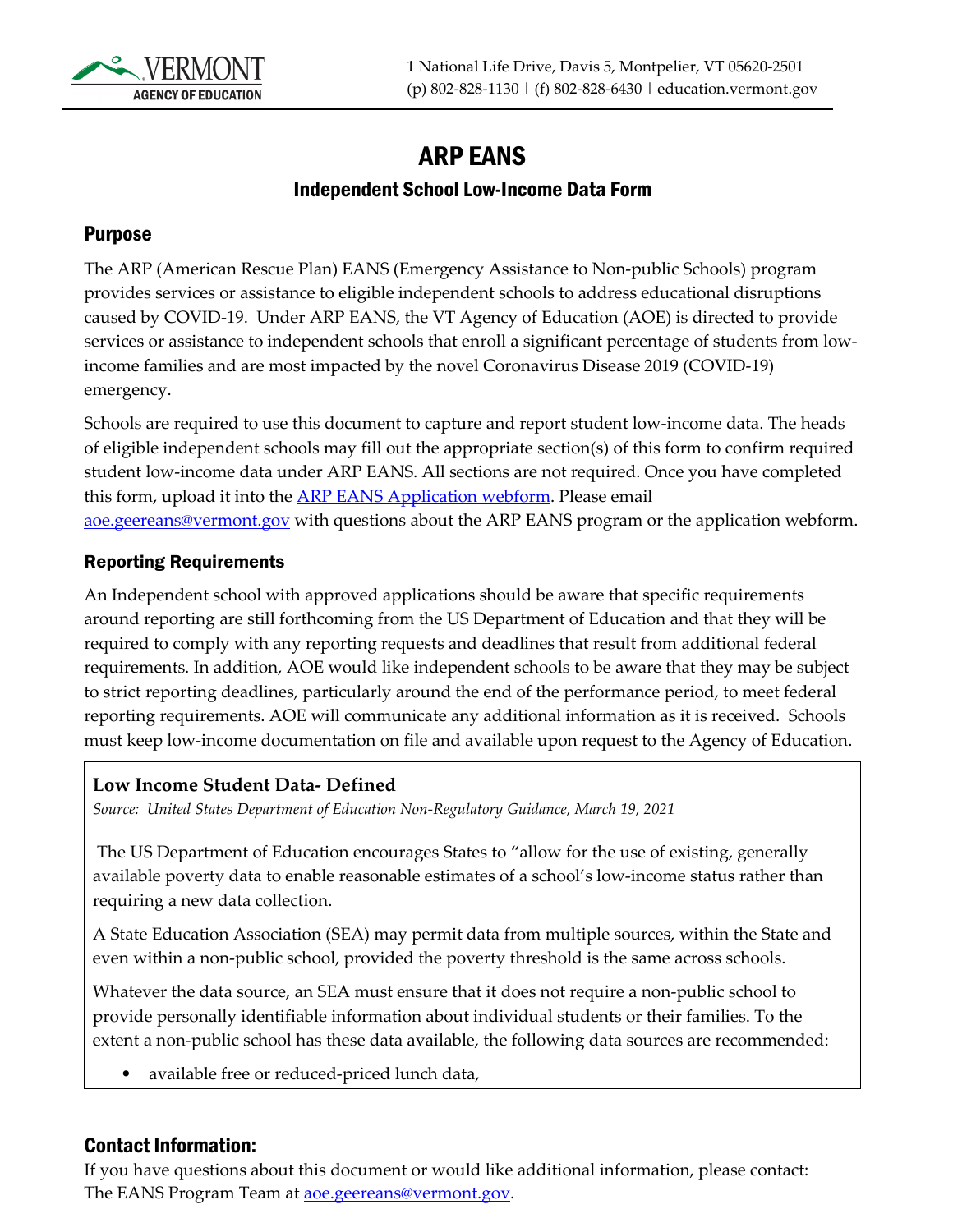- scholarship or financial assistance data that identify students whose family income does not exceed 185% of the 2020 Federal poverty guidelines,
- E-Rate data, or
- Other relevant data, such as data that the non-public school has provided to the State for purposes of State or local programs that identify students whose family income does not exceed 185 percent of the 2020 Federal poverty guidelines."

### **Instructions**

Heads of eligible independent schools may fill out the appropriate section(s) of this form to confirm required student low-income data under GEER EANS support program. All sections are not required.

## Option 1 - Student Scholarship, Tuition Assistance, Financial Aid, and Parent Low-Income Survey Forms

Heads of school must provide verification that each eligible student's gross household income does not exceed 185% of the 2020 Federal Poverty Level (FPL) guidelines. The 2020 Federal gross household income allowance, per number of family members, has been provided as a reference. Please include non-identifying student information for each eligible student's household income in the chart below. If necessary, you may upload additional documents/spreadsheets to include each student receiving a scholarship or tuition assistance to ensure federal poverty level eligibility has been met. An example has been provided. *Please note FPL student list numbers are for enumerating separate, household income eligibility, and must not be construed as an actual student number.* 

Heads of school must also submit copies of:

- 1. Parent surveys
- 2. Scholarship forms
- 3. Tuition assistance forms with this verification document

# 2020 Poverty Guidelines

| Persons in<br>family/household | Poverty guideline                                                                             |
|--------------------------------|-----------------------------------------------------------------------------------------------|
| 1                              | \$12,760                                                                                      |
| $\overline{2}$                 | \$17,240                                                                                      |
| 3                              | \$21,720                                                                                      |
| $\overline{4}$                 | Additional household members increase by 2020 FPL per person allowance of \$4,480<br>\$26,200 |

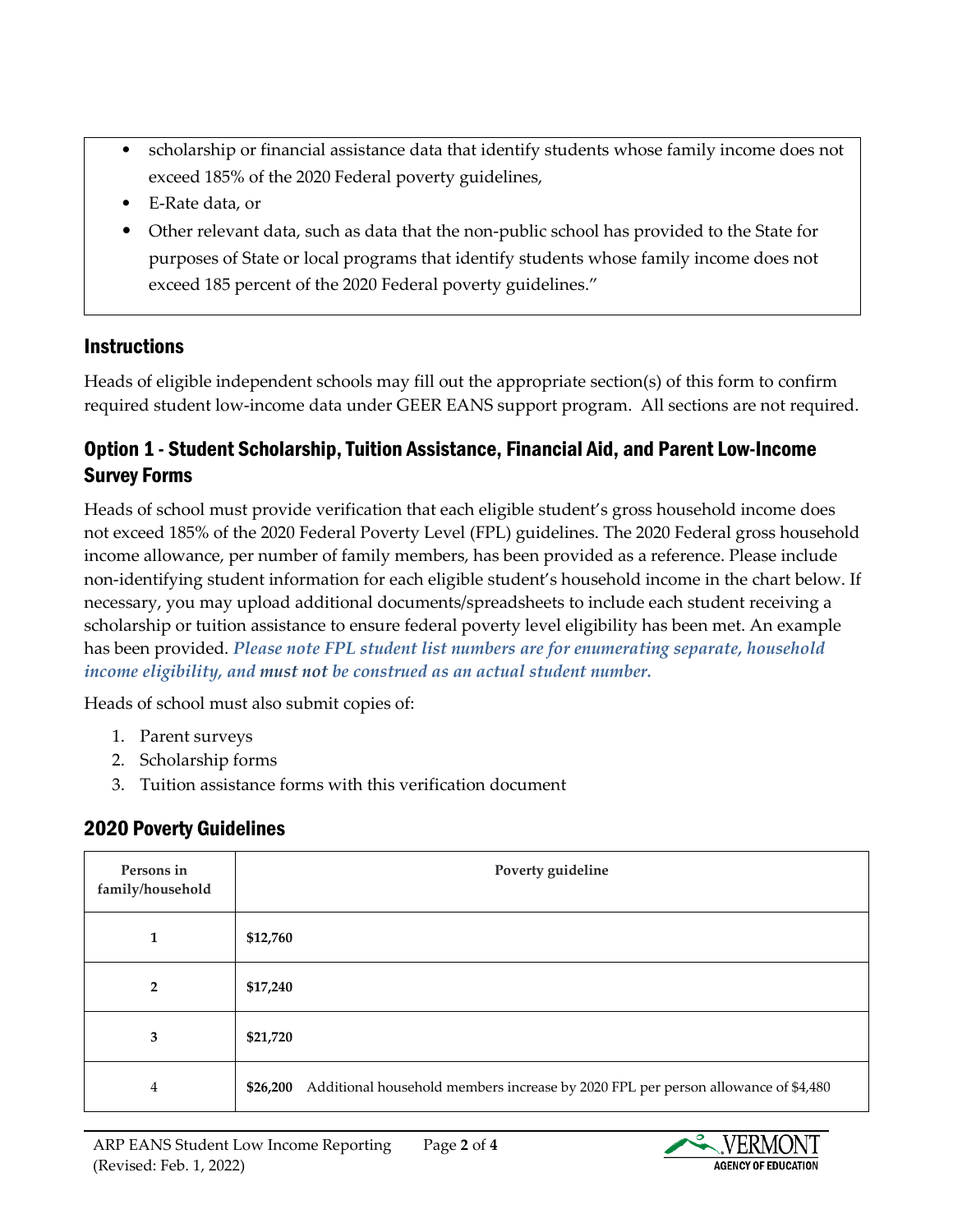#### Sample Student FPL Eligibility Worksheet

| Student                             | <b>Total Number</b><br>of People in<br>Household | <b>Total Gross Household</b><br>Income (including<br>child support,<br>alimony,<br>unemployment, Social<br>Security, SSI and<br>Medicaid) | Gross household FPL calculation:<br>Total Gross Household Income divided by 2020<br>poverty guideline x100.*<br>*The result must be less than 185%) |
|-------------------------------------|--------------------------------------------------|-------------------------------------------------------------------------------------------------------------------------------------------|-----------------------------------------------------------------------------------------------------------------------------------------------------|
| <b>Example:</b><br><b>Student A</b> | 4                                                | \$37,000.00                                                                                                                               | $37,000.00 \div 26200 \times 100 = 141.22\%$                                                                                                        |
| 1                                   |                                                  |                                                                                                                                           |                                                                                                                                                     |
| 2                                   |                                                  |                                                                                                                                           |                                                                                                                                                     |
| 3                                   |                                                  |                                                                                                                                           |                                                                                                                                                     |
| $\overline{4}$                      |                                                  |                                                                                                                                           |                                                                                                                                                     |
| 5                                   |                                                  |                                                                                                                                           |                                                                                                                                                     |
| 6                                   |                                                  |                                                                                                                                           |                                                                                                                                                     |
| 7                                   |                                                  |                                                                                                                                           |                                                                                                                                                     |
| 8                                   |                                                  |                                                                                                                                           |                                                                                                                                                     |
| 9                                   |                                                  |                                                                                                                                           |                                                                                                                                                     |
| 10                                  |                                                  |                                                                                                                                           |                                                                                                                                                     |

### Option 2 - Medicaid Eligible Student Data

| <b>Total School Enrollment</b>                                            |  |
|---------------------------------------------------------------------------|--|
| Number of students eligible to receive Medicaid benefits as of March 2020 |  |

Please attach/submit a copy of Medicaid eligibility documentation *for each* student. Documentation *must not* include any student identification information. For publicly placed independent school students, heads of school may be required to contact placing LEA to obtain official documentation to verify Medicaid eligible student data.

#### Option 3 - Free & Reduced Lunch Student Data for Non-participating Independent Schools